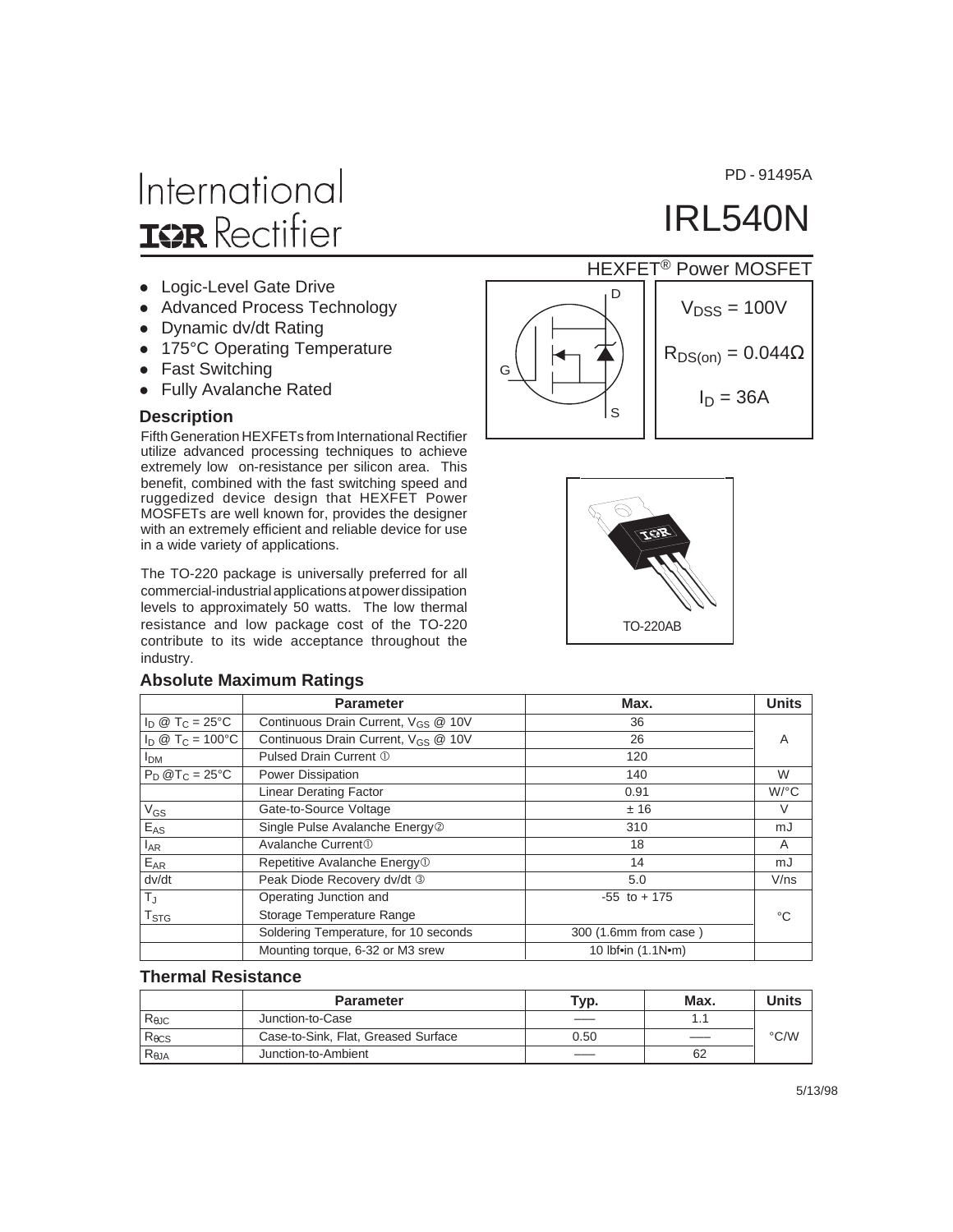|                                        | <b>Parameter</b>                     | Min.            | Typ. | Max.                            | <b>Units</b>         | <b>Conditions</b>                                     |
|----------------------------------------|--------------------------------------|-----------------|------|---------------------------------|----------------------|-------------------------------------------------------|
| $V_{(BR)DSS}$                          | Drain-to-Source Breakdown Voltage    | 100             |      |                                 | V                    | $V_{GS} = 0V$ , $I_D = 250 \mu A$                     |
| $\Delta V_{\text{(BR)DSS}}/\Delta T_J$ | Breakdown Voltage Temp. Coefficient  | $\qquad \qquad$ | 0.11 | $\overbrace{\phantom{1232211}}$ | $V$ <sup>o</sup> $C$ | Reference to $25^{\circ}$ C, $I_{D} = 1$ mA           |
|                                        | Static Drain-to-Source On-Resistance |                 |      | 0.044                           | $\Omega$             | $V_{GS} = 10V$ , $I_D = 18A$ $\circledcirc$           |
| $R_{DS(on)}$                           |                                      |                 |      | 0.053                           |                      | $V_{GS} = 5.0 V, I_D = 18A$ 4                         |
|                                        |                                      |                 |      | 0.063                           |                      | $V_{GS} = 4.0 V, I_D = 15A \circledcirc$              |
| $V_{GS(th)}$                           | Gate Threshold Voltage               | 1.0             |      | 2.0                             | V                    | $V_{DS} = V_{GS}$ , $I_D = 250 \mu A$                 |
| $g_{fs}$                               | Forward Transconductance             | 14              |      |                                 | S                    | $V_{DS} = 25V$ , $I_D = 18A$                          |
|                                        | Drain-to-Source Leakage Current      |                 |      | 25                              | μA                   | $V_{DS} = 100V$ , $V_{GS} = 0V$                       |
| <b>I</b> <sub>DSS</sub>                |                                      |                 |      | 250                             |                      | $V_{DS} = 80V$ , $V_{GS} = 0V$ , $T_J = 150^{\circ}C$ |
|                                        | Gate-to-Source Forward Leakage       |                 |      | 100                             | nA                   | $V_{GS} = 16V$                                        |
| <b>I</b> GSS                           | Gate-to-Source Reverse Leakage       |                 |      | $-100$                          |                      | $V_{GS} = -16V$                                       |
| $Q_g$                                  | <b>Total Gate Charge</b>             |                 |      | 74                              |                      | $I_n = 18A$                                           |
| $Q_{gs}$                               | Gate-to-Source Charge                |                 |      | 9.4                             | nC                   | $V_{DS} = 5.0V$                                       |
| $Q_{gd}$                               | Gate-to-Drain ("Miller") Charge      |                 |      | 38                              |                      | $V_{GS} = 5.0V$ , See Fig. 6 and 13 $\circledcirc$    |
| $t_{d(on)}$                            | Turn-On Delay Time                   |                 | 11   | $\overline{\phantom{0}}$        |                      | $V_{DD} = 50V$                                        |
| $t_{r}$                                | <b>Rise Time</b>                     |                 | 81   |                                 | ns                   | $I_D = 18A$                                           |
| $t_{d(off)}$                           | Turn-Off Delay Time                  |                 | 39   |                                 |                      | $R_G = 5.0\Omega$ , $V_{GS} = 5.0V$                   |
| $t_{\rm f}$                            | Fall Time                            |                 | 62   |                                 |                      | $R_D = 2.7\Omega$ , See Fig. 10 $\circledcirc$        |
| $L_{D}$                                | Internal Drain Inductance            |                 | 4.5  |                                 | nH                   | Between lead.<br>D                                    |
|                                        |                                      |                 |      |                                 |                      | 6mm (0.25in.)                                         |
| Ls                                     | Internal Source Inductance           |                 | 7.5  |                                 |                      | from package                                          |
|                                        |                                      |                 |      |                                 |                      | and center of die contact                             |
| $C_{iss}$                              | Input Capacitance                    |                 | 1800 |                                 |                      | $V_{GS} = 0V$                                         |
| $C_{\rm oss}$                          | <b>Output Capacitance</b>            |                 | 350  |                                 | pF                   | $V_{DS} = 25V$                                        |
| C <sub>rss</sub>                       | Reverse Transfer Capacitance         |                 | 170  |                                 |                      | $f = 1.0$ MHz, See Fig. 5                             |

### Electrical Characteristics @ T<sub>J</sub> = 25°C (unless otherwise specified)

### **Source-Drain Ratings and Characteristics**

|                         | <b>Parameter</b>                 | Min.l                                                                     |     | Typ. Max. | <b>Units</b> | <b>Conditions</b>                                                    |
|-------------------------|----------------------------------|---------------------------------------------------------------------------|-----|-----------|--------------|----------------------------------------------------------------------|
| $\mathsf{I}_\mathsf{S}$ | <b>Continuous Source Current</b> |                                                                           |     | 36        |              | MOSFET symbol                                                        |
|                         | (Body Diode)                     |                                                                           |     | A         | showing the  |                                                                      |
| $I_{SM}$                | <b>Pulsed Source Current</b>     |                                                                           |     |           |              | integral reverse<br>G                                                |
|                         | (Body Diode) 00                  |                                                                           |     | 120       |              | p-n junction diode.                                                  |
| <b>V<sub>SD</sub></b>   | Diode Forward Voltage            |                                                                           |     | 1.3       | V            | $T_{\rm J}$ = 25°C, $I_{\rm S}$ = 18A, $V_{\rm GS}$ = 0V $\circledA$ |
| $t_{rr}$                | <b>Reverse Recovery Time</b>     |                                                                           | 190 | 290       | ns           | $T_{\rm J} = 25^{\circ}$ C, I <sub>F</sub> = 18A                     |
| $Q_{rr}$                | Reverse RecoveryCharge           |                                                                           | 1.1 | 1.7       | иC           | $di/dt = 100A/\mu s$ $\circledcirc$                                  |
| $t_{on}$                | Forward Turn-On Time             | Intrinsic turn-on time is negligible (turn-on is dominated by $L_S+L_D$ ) |     |           |              |                                                                      |

#### **Notes:**

.

 Repetitive rating; pulse width limited by max. junction temperature. ( See fig. 11 )

 $\textcircled{2}$  Starting T<sub>J</sub> = 25°C, L = 1.9mH

 $R_G = 25\Omega$ ,  $I_{AS} = 18A$ . (See Figure 12)

 $\textcircled{3}$  I<sub>SD</sub> ≤ 18A, di/dt ≤ 180A/μs, V<sub>DD</sub> ≤ V<sub>(BR)DSS</sub>, TJ ≤ 175°C

Pulse width ≤ 300µs; duty cycle ≤ 2%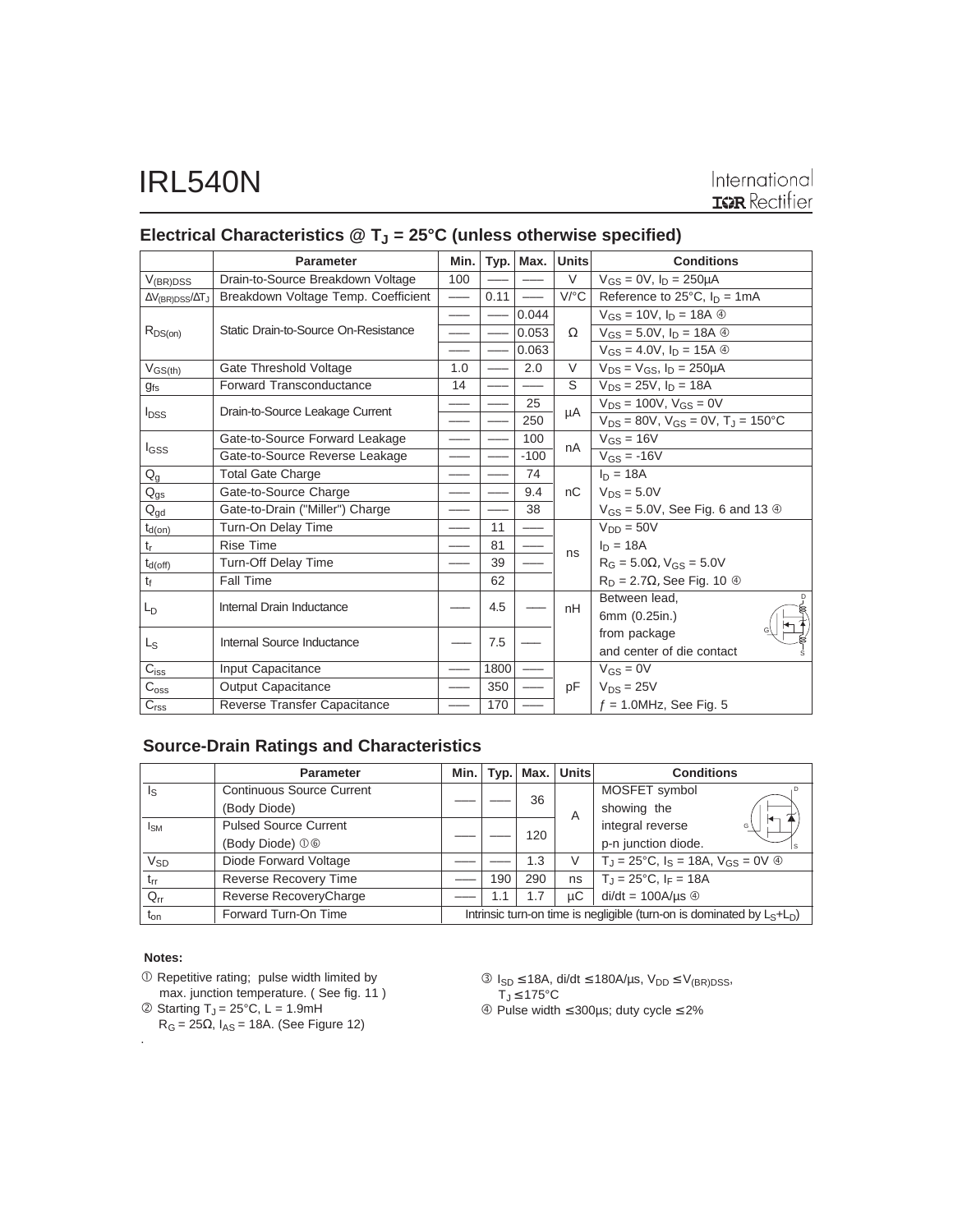### International **ISR** Rectifier



**Fig 1.** Typical Output Characteristics



**Fig 2.** Typical Output Characteristics



**Fig 4.** Normalized On-Resistance Vs. Temperature

**Fig 3.** Typical Transfer Characteristics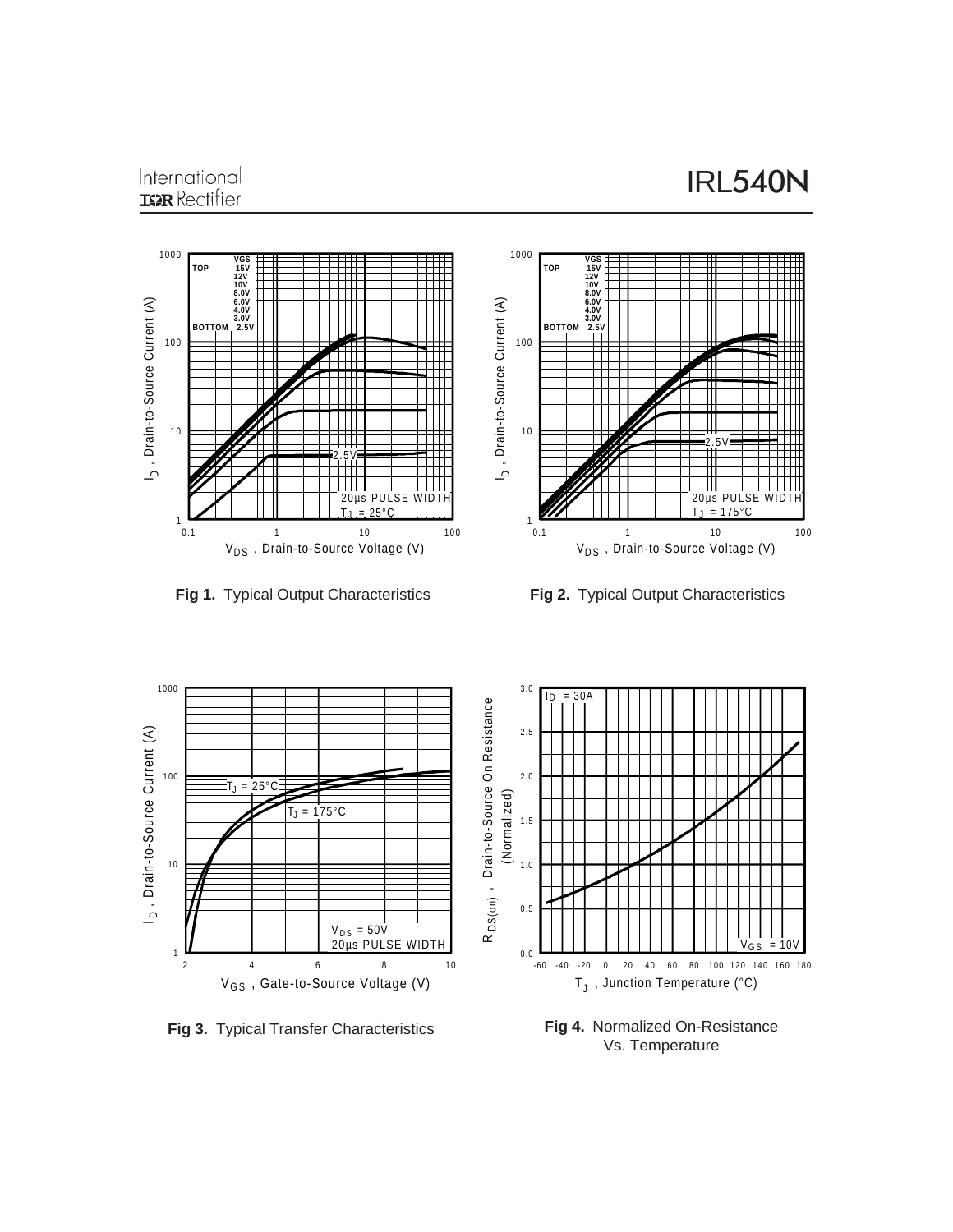

**Fig 7.** Typical Source-Drain Diode Forward Voltage

**Fig 8.** Maximum Safe Operating Area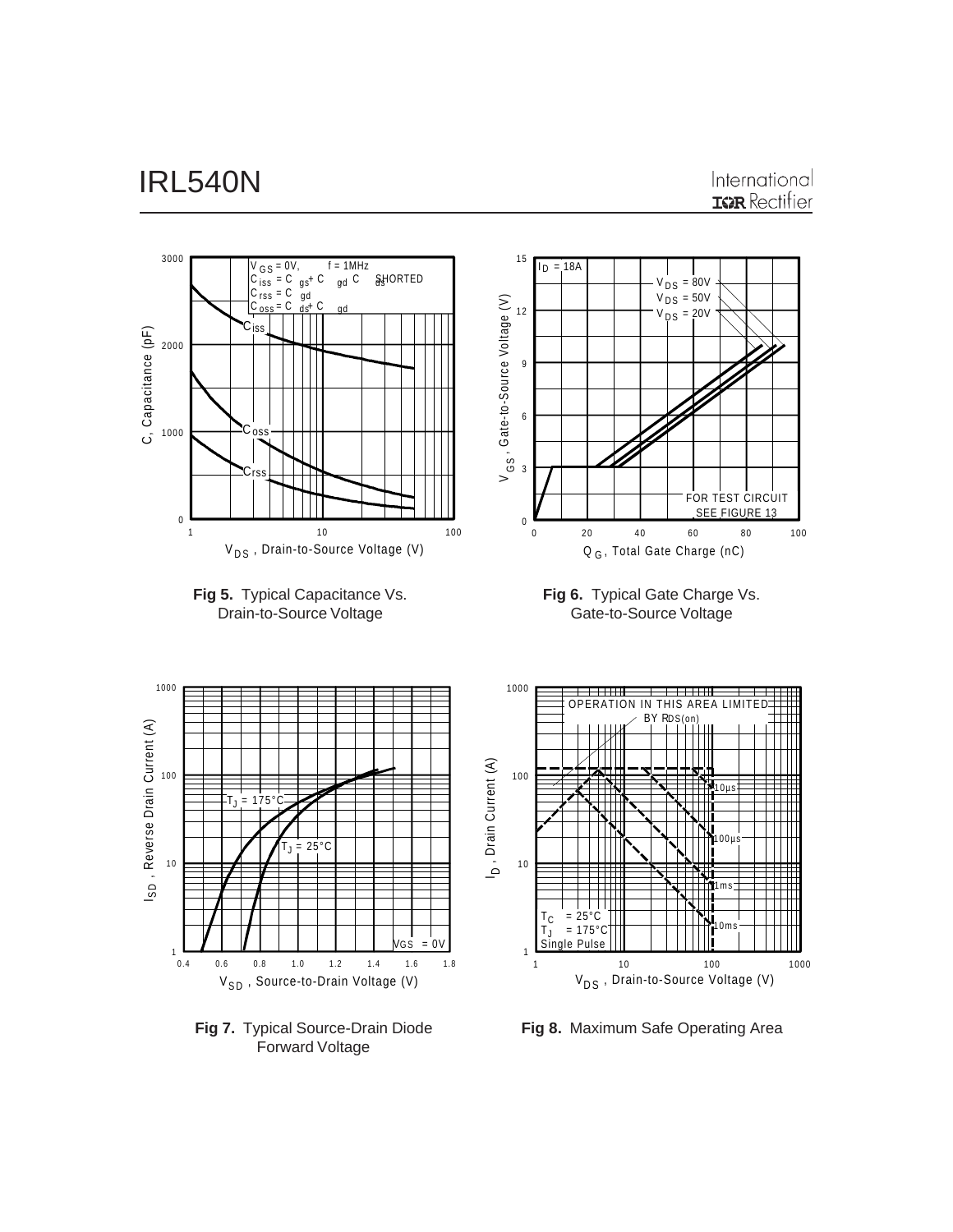## International **IGR** Rectifier











**Fig 10b.** Switching Time Waveforms



**Fig 11.** Maximum Effective Transient Thermal Impedance, Junction-to-Case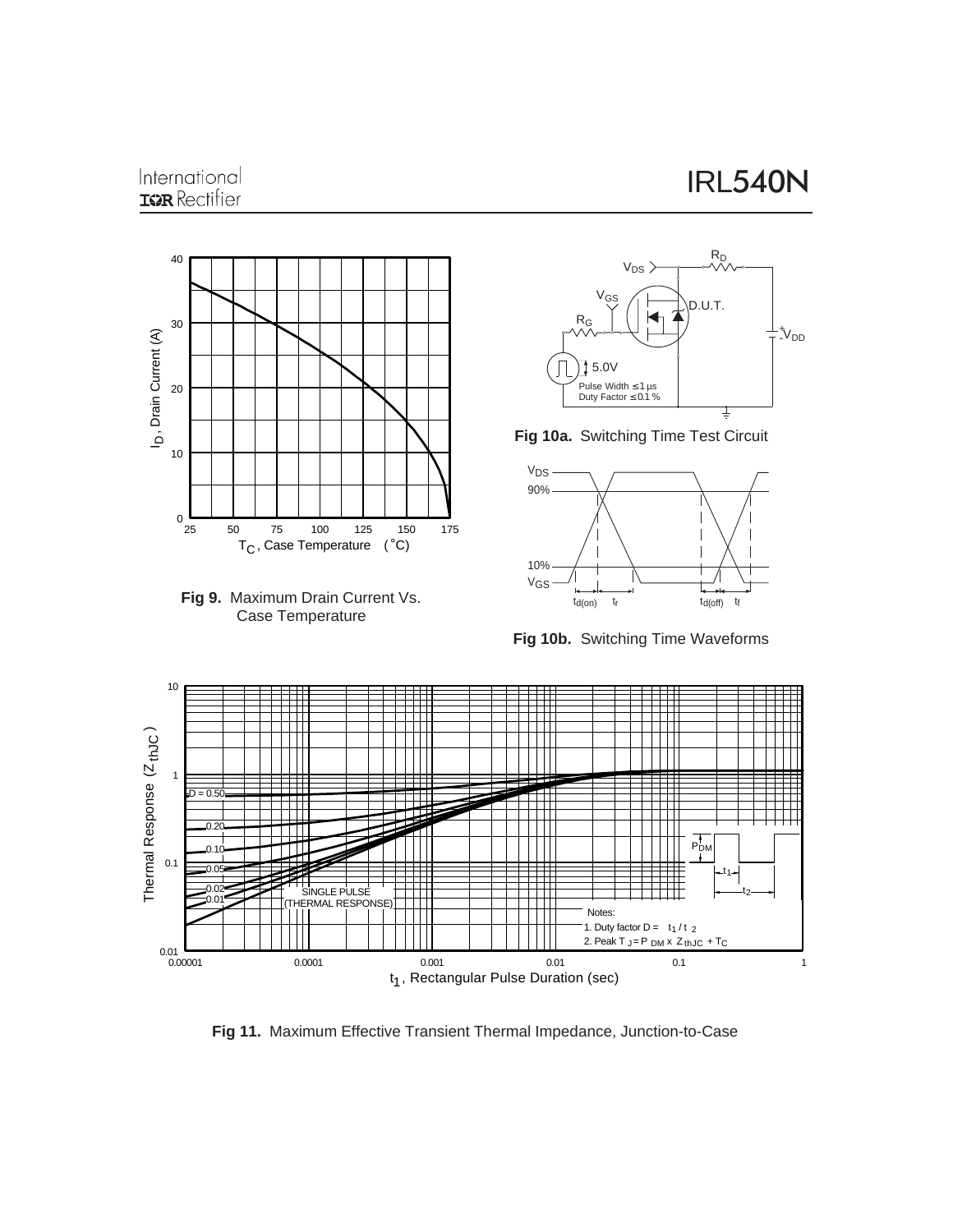### International **IGR** Rectifier



**Fig 12a.** Unclamped Inductive Test Circuit



**Fig 12b.** Unclamped Inductive Waveforms



**Fig 13a.** Basic Gate Charge Waveform **Fig 13b.** Gate Charge Test Circuit



**Fig 12c.** Maximum Avalanche Energy Vs. Drain Current

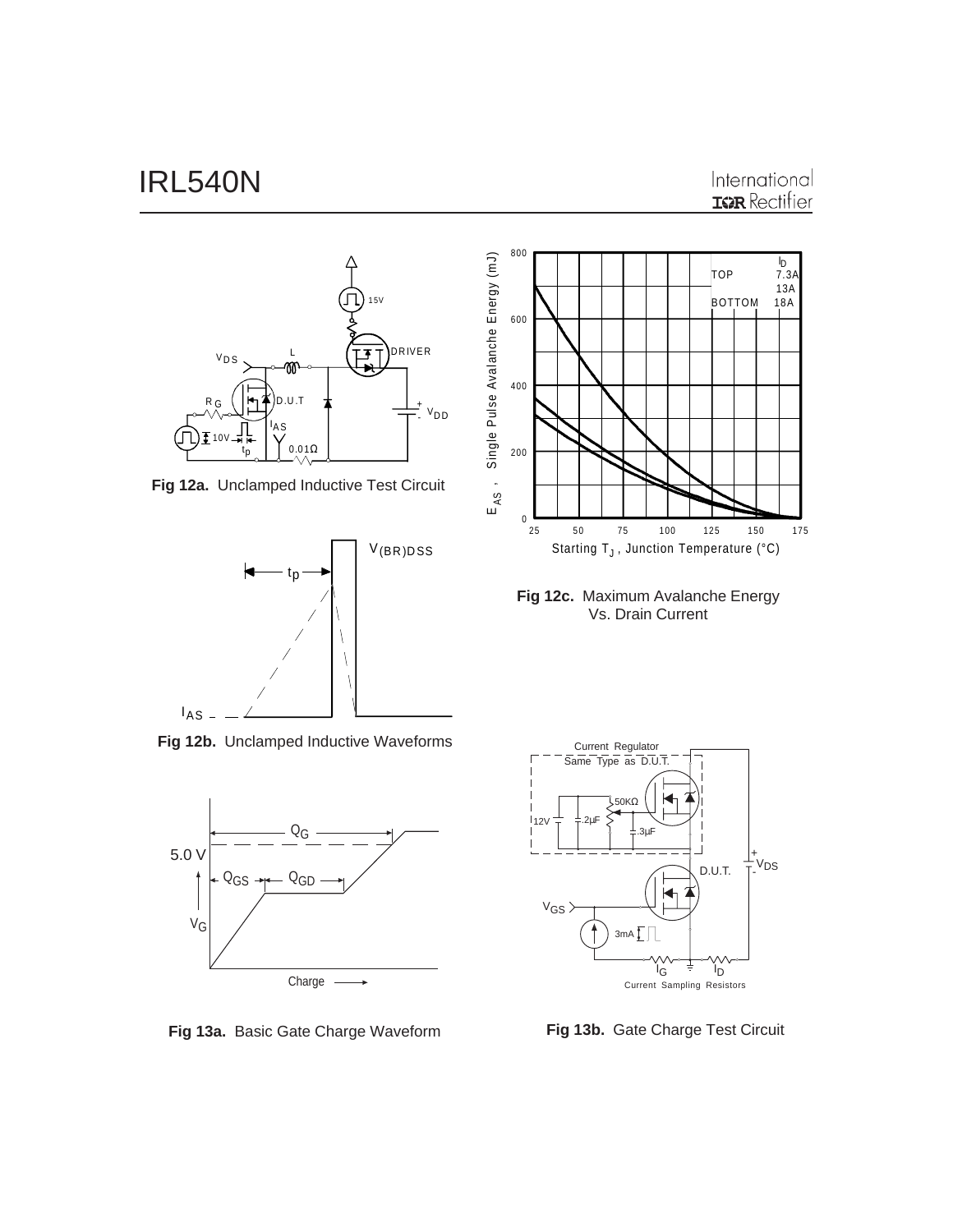

### **Peak Diode Recovery dv/dt Test Circuit**

 $*$   $V_{GS}$  = 5V for Logic Level Devices

**Fig 14.** For N-Channel HEXFETS